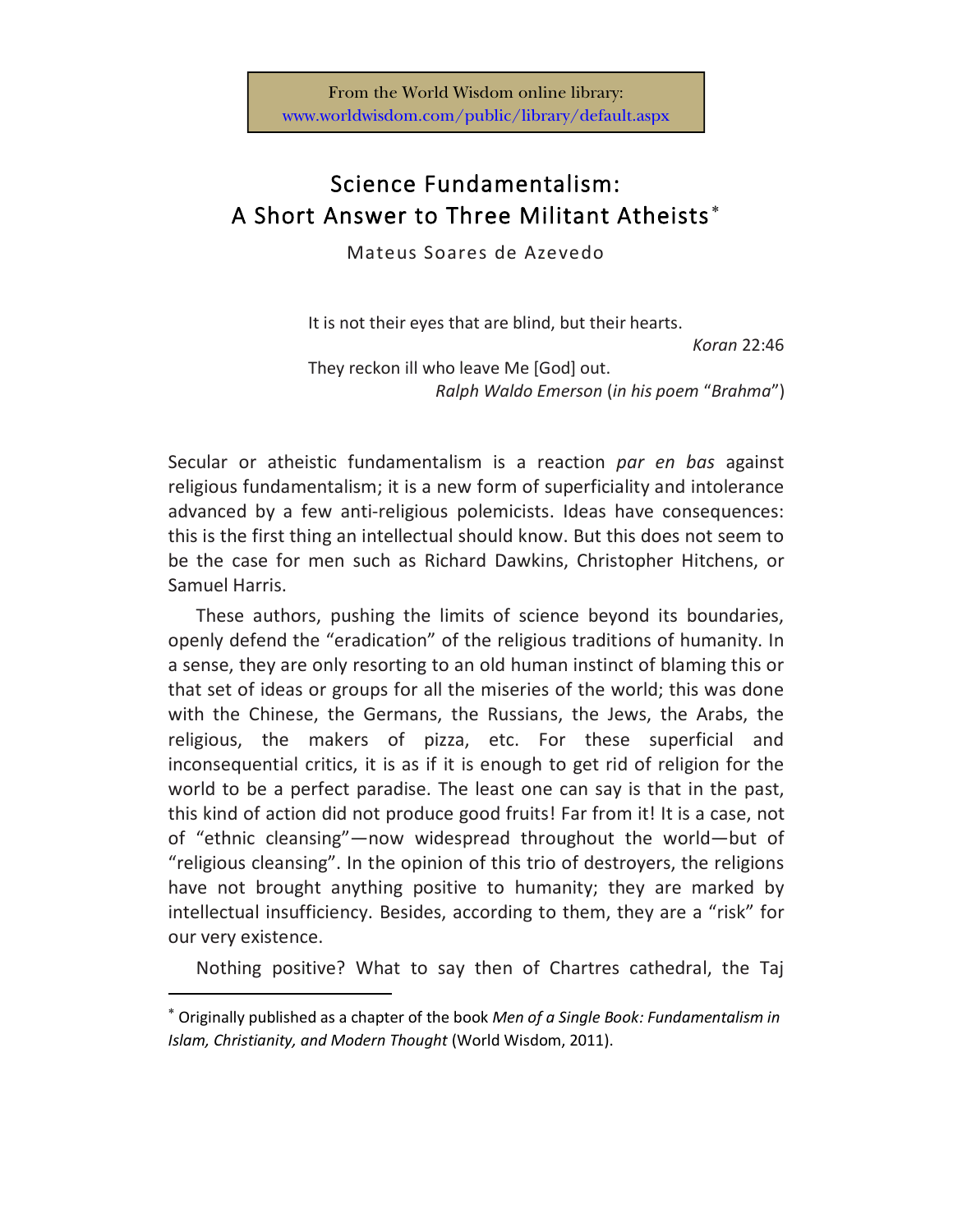Mahal, the Alhambra, and the pinnacles of Buddhist sculpture? What to say of the time-honored wisdom of Lao Tzu, Shankara, St. Augustine, and Ibn Arabi? All these "monuments", intellectual and architectural, are in fact direct manifestations of a religious spirit that has never ceased to exist among all peoples. One should also remember that the positive presence of religion extends even to the more prosaic and mundane aspects of our life, such as the culture of wine and ale—which owes its present diffusion and sophistication to the work implemented in Europe by monks back in the Middle Ages. Nor must one forget the universities, the Sorbonne for instance, and the hospitals created and maintained by the Church; nor the cities which owe all their charm to the Spirit: Istanbul, Fez, Cairo, Varanasi, Kyoto, Jerusalem, Ravenna, Venice, Siena, Toledo, Ávila, and many others.

Intellectual frailty? In their "scientistic crusade" have these righteous of the lab coat never heard of the *Bhagavad Gītā*, the *Tao Te Ching*, the *Dhammapada* of the Buddha, or the Sermon on the Mount? Do Dante and the *Divine Comedy* mean nothing to the new inquisitors of secular fundamentalism?

Irrationality? How then do they explain the genius of Pascal, Ralph Waldo Emerson, and Padre Vieira?<sup>1</sup> What about Shakespeare, Cervantes, Calderón, Rumi, and Guimarães Rosa.<sup>2</sup>

Is the supreme music of Bach, Mozart, and the Gregorian chant, a "risk" for our survival? And what of the ethereal Red Indian Sun Dance and

<sup>2</sup> Guimarães Rosa (1908-1967) is the greatest writer in Brazil, author of the novel *Grande Sertão: Veredas* (translated as "The Devil to Pay in the Backlands"), which some consider as a contemporary successor to Dante's *Divine Comedy* and Homer's *Odyssey.*

<sup>1</sup> Padre Vieira, a Luso-Brazilian master of medieval intellectuality, was born in Lisbon, Portugal, in 1608. He arrived in Brazil at seven years of age, in 1615. In the city of Salvador, Bahia, Vieira received his early education and later made his vows, being ordained as a priest in the Society of Jesus. Brazil was his adopted country and there he combated the Inquisition, as well as the Dutch attacks; he defended the Indians and the Negroes against slavery, and the Jews against forced conversion. For these positions he acquired many enemies, being imprisoned more than once. He died in Salvador in 1697 at the age of 89. His works include *History of the Future*, *The Art of Dying*, *On Prophecy and Inquisition*, as well as hundreds of magnificent sermons and thousands of letters.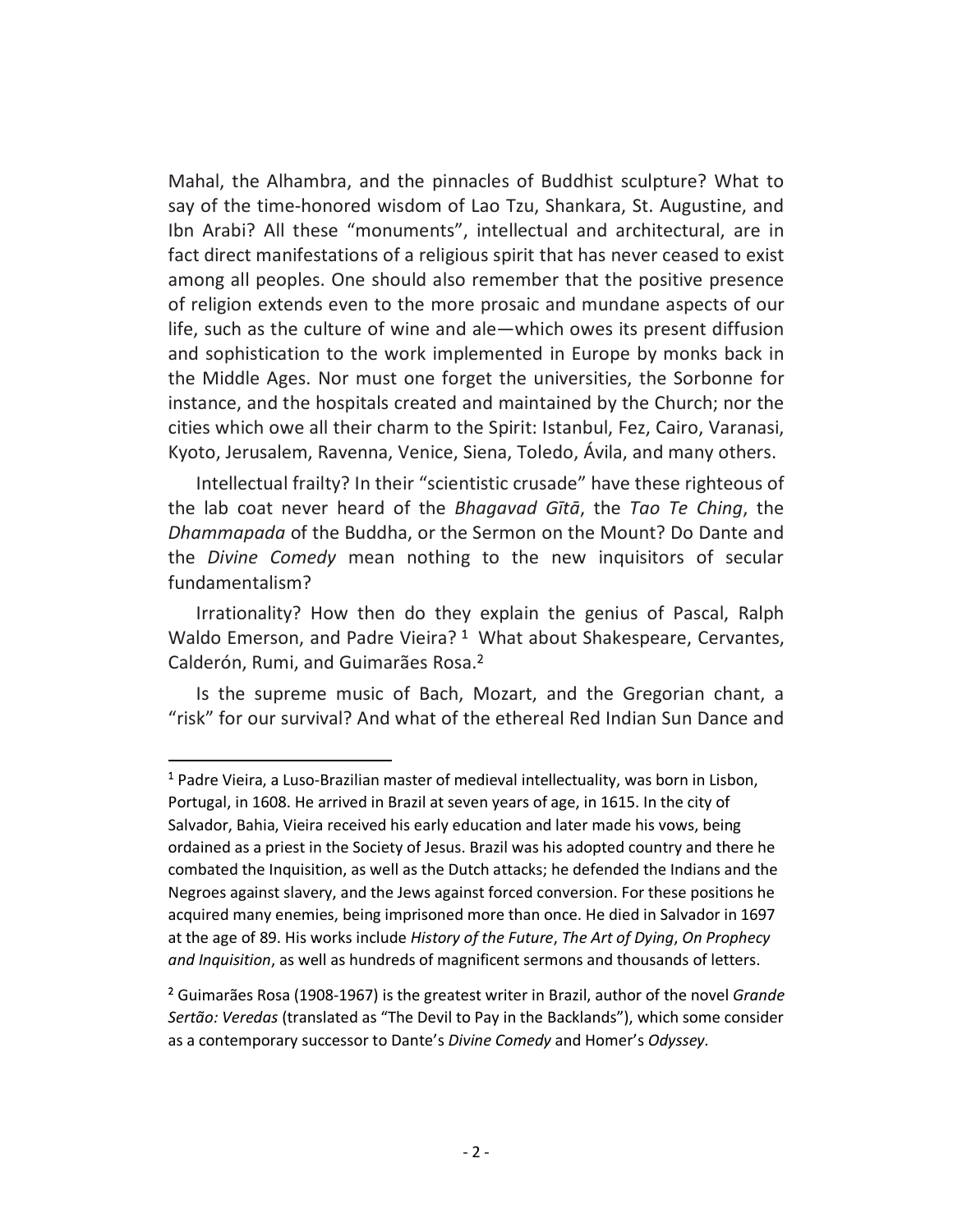the ecstatic whirl of the Sufi dervishes?

Solomon was right when he said, some three thousand years ago, that there is nothing new under the sun. These polemicists believe they are propounding something original, but they do not say anything essentially different from the atheists of Greece, India, and other places of antiquity. They repeat the discourse of the Sophists of 2,500 years ago. Freud and Marx also tried to "eradicate" religion with the stroke of a pen. All of them forget that there has never been a civilization, throughout human history, without a religion. "There is no culture without cult", as T.S. Eliot said. The only element of "innovation" in the current movement of Dawkins, Hitchens, Harris, et al., is the typically "modern" lack of imagination and arrogance.

These authors, moreover, exceed the proper field of science, and in practice turn it into a (pseudo-) religion; their anti-religion becomes a "new religion", much more intolerant than the ones it means to fight.

"When the finger points at the moon, the foolish man looks at the finger", says a Zen proverb. What a world without salt and charm is the one that Dawkins and comrades envisage! A world without the wisdom of Confucius, the spiritual presence and example of the saints, the temples and music of India; a world without perfume, without beauty, without virtue; even more importantly, a life without meaning and purpose. These men have spent too much time in a laboratory and have not perceived that much of the good we still have derives from the wisdom transmitted by religion. Not "religion" superficially and fanatically understood, of course, but the religion of the True, the Good, and the Beautiful about which Plato, among others, spoke.

*Corruptio optimi pessima*: the corruption of the best is the worst type of corruption. Politically, this adage can be applied to the so-called "religious right", with its grave errors, its narcissism, and its selfindulgence. But the polemicists we have in view are not primarily criticizing the religious right; they are proposing the wholesale destruction of religion.

Finally, one has to respond to their pseudo-arguments by pointing out that the great disgraces of the twentieth century were not caused by religion. Neither the First nor the Second World War had anything to do